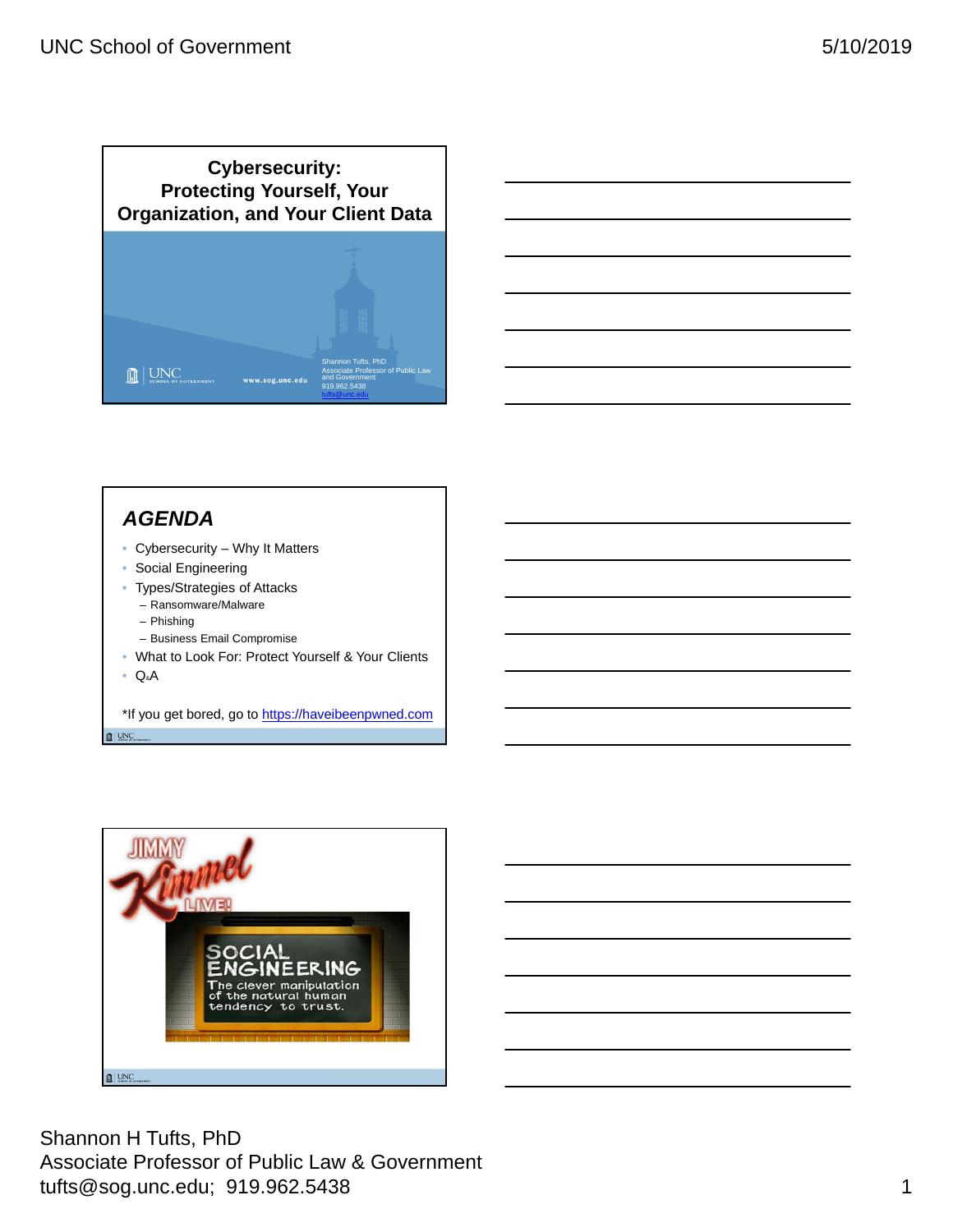

| _____ |      |
|-------|------|
|       |      |
|       | ____ |
|       |      |
|       |      |
|       |      |
|       |      |
|       |      |







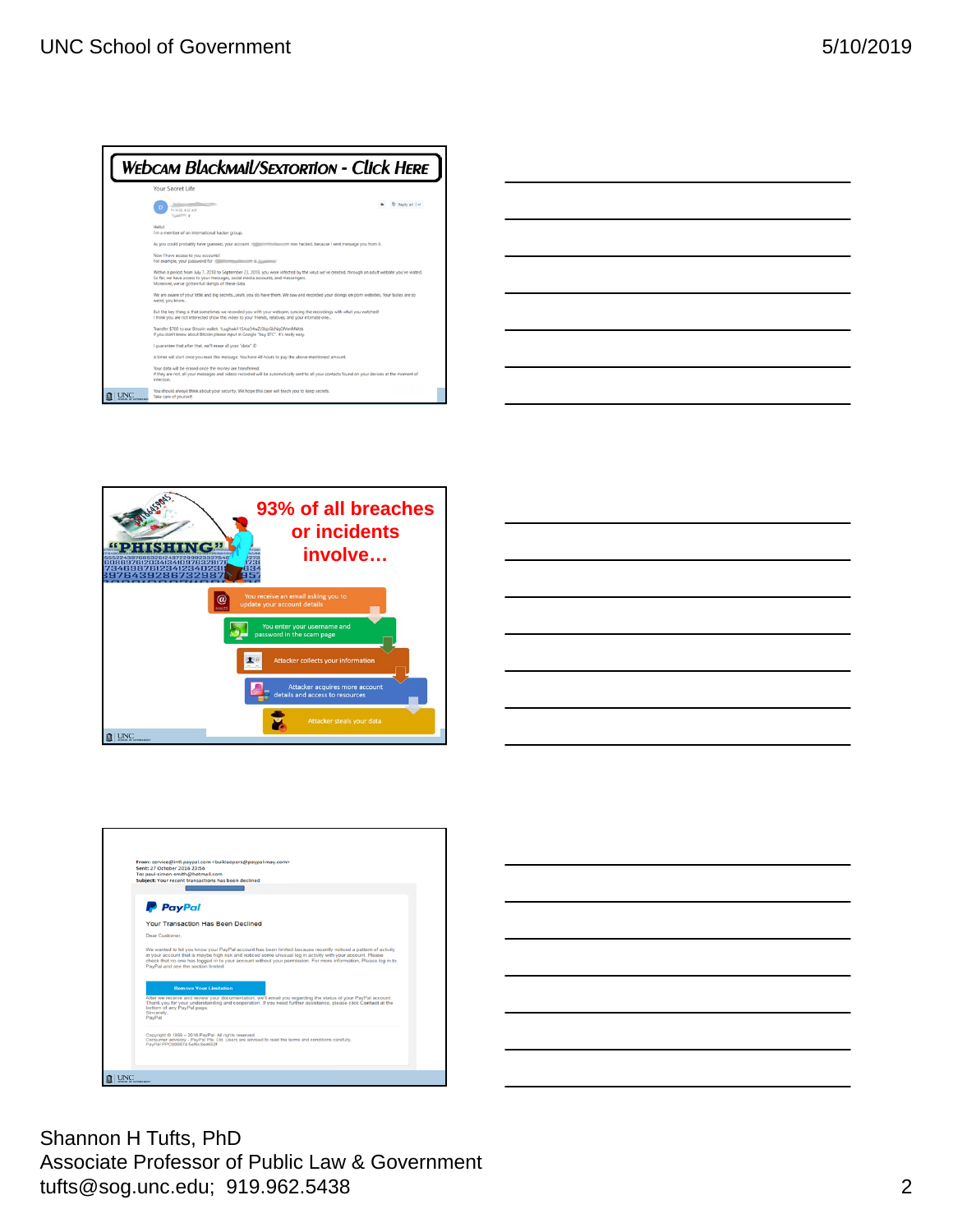



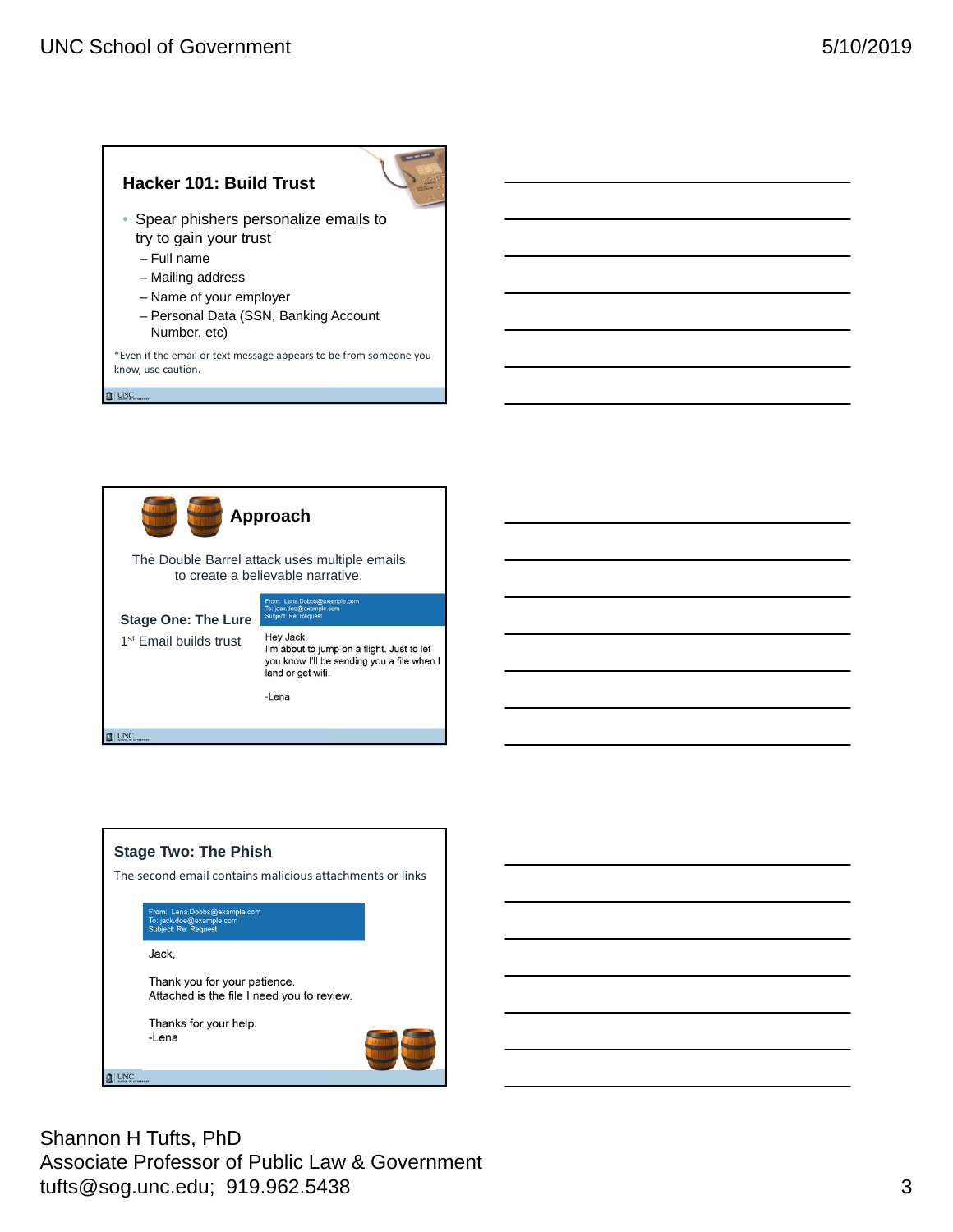







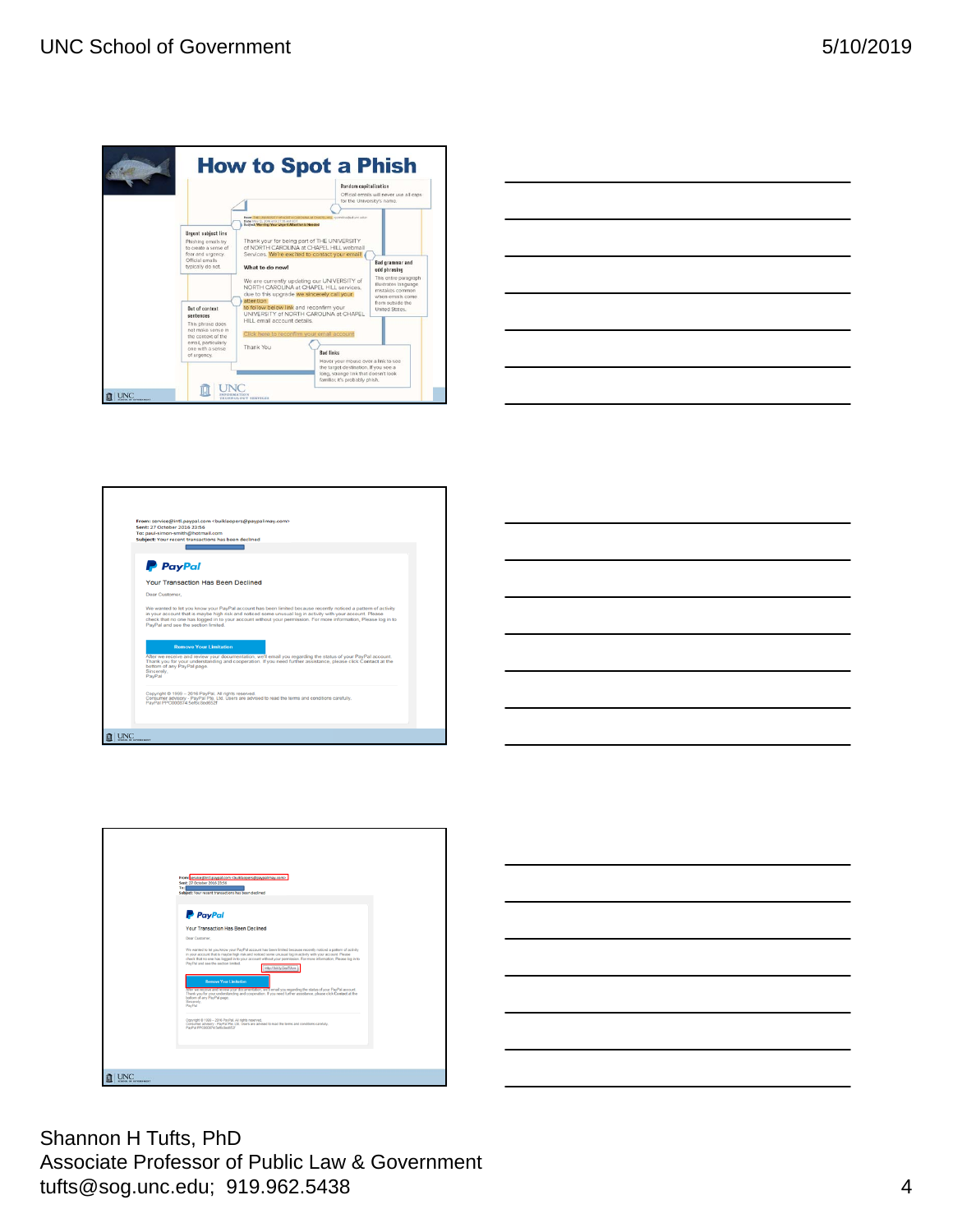





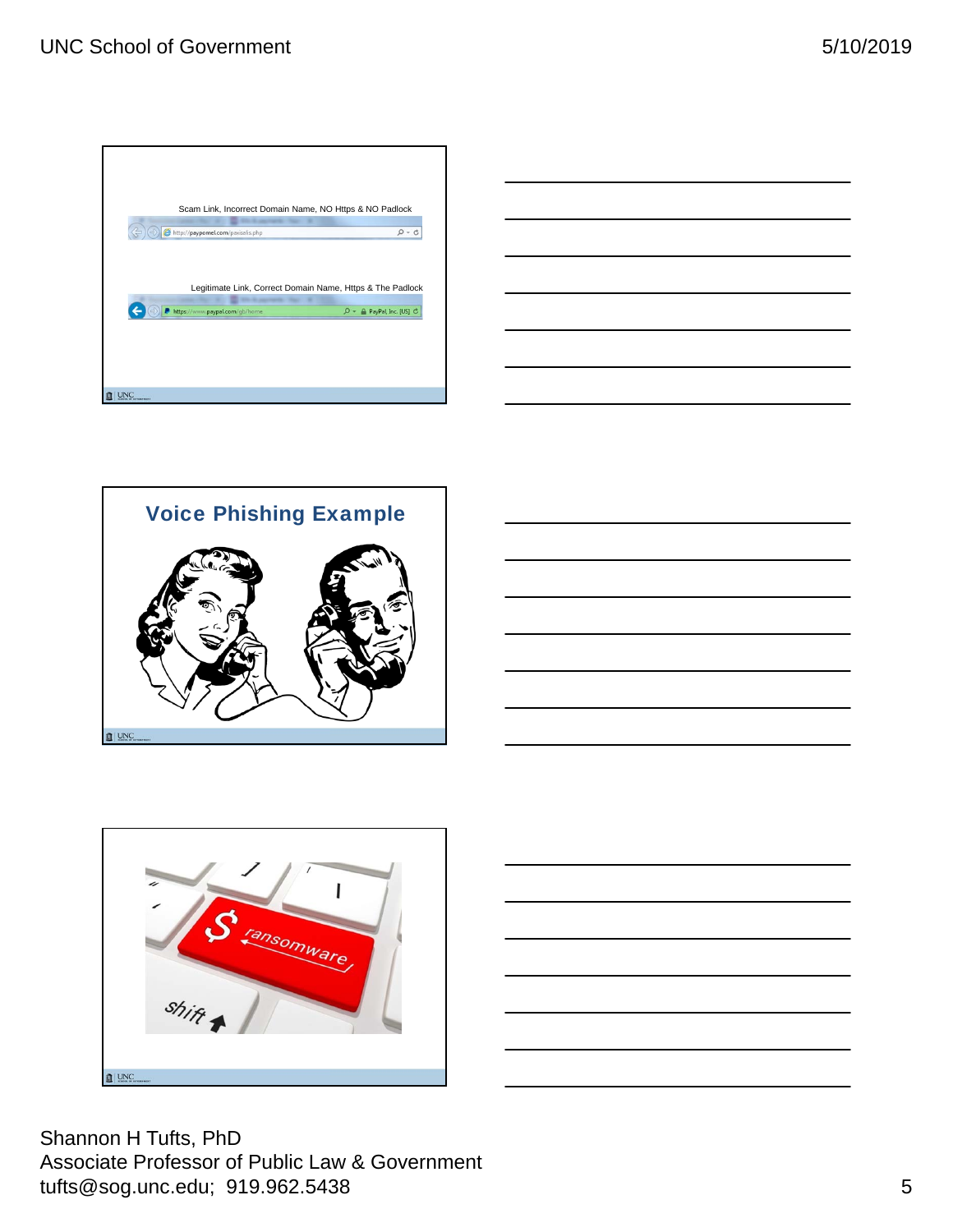#### UNC School of Government 5/10/2019





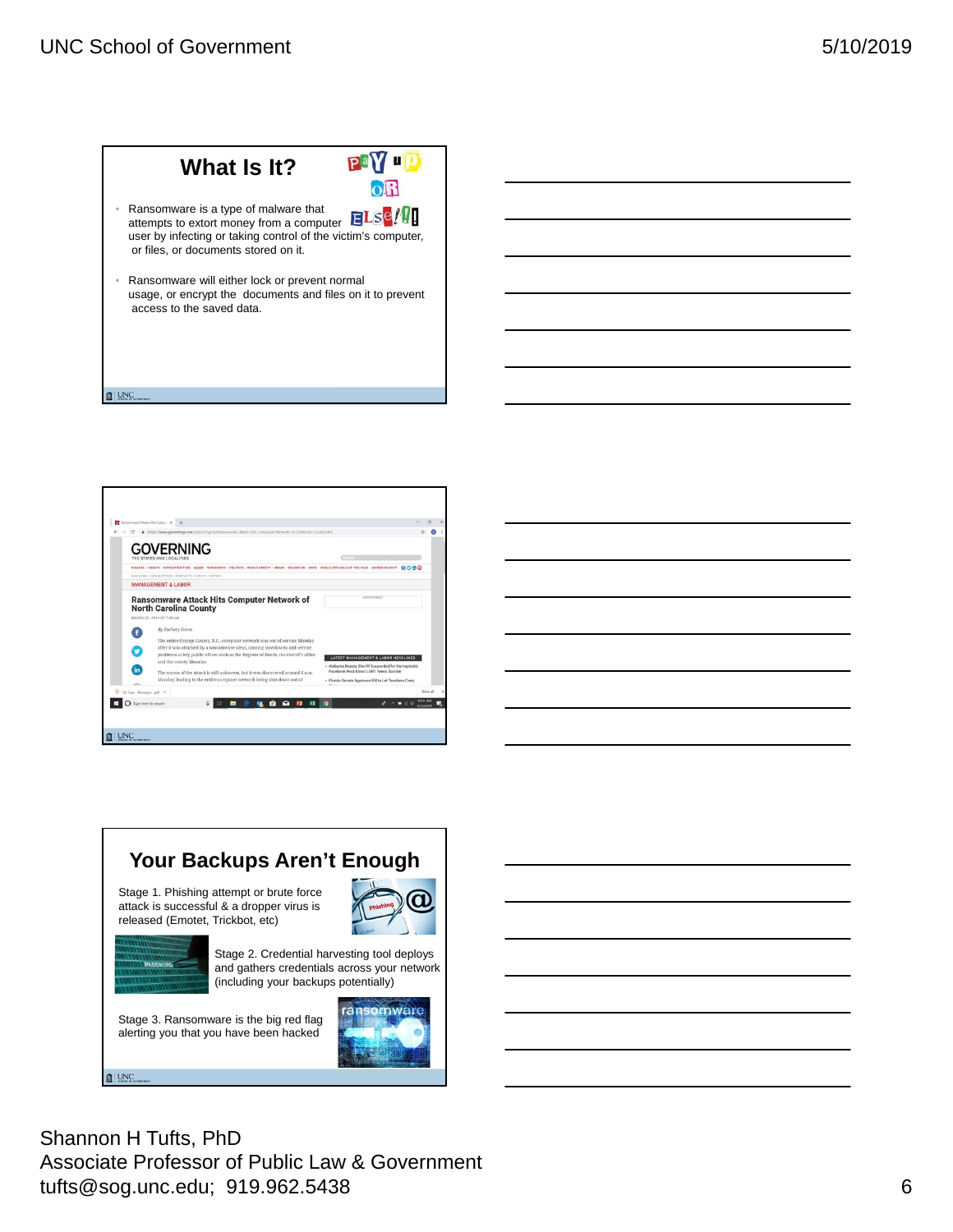

|                                                             | ___ |
|-------------------------------------------------------------|-----|
|                                                             |     |
|                                                             |     |
|                                                             |     |
|                                                             |     |
|                                                             |     |
|                                                             |     |
|                                                             |     |
|                                                             |     |
|                                                             |     |
| <u> 1989 - Johann Stoff, amerikansk politiker (d. 1989)</u> |     |



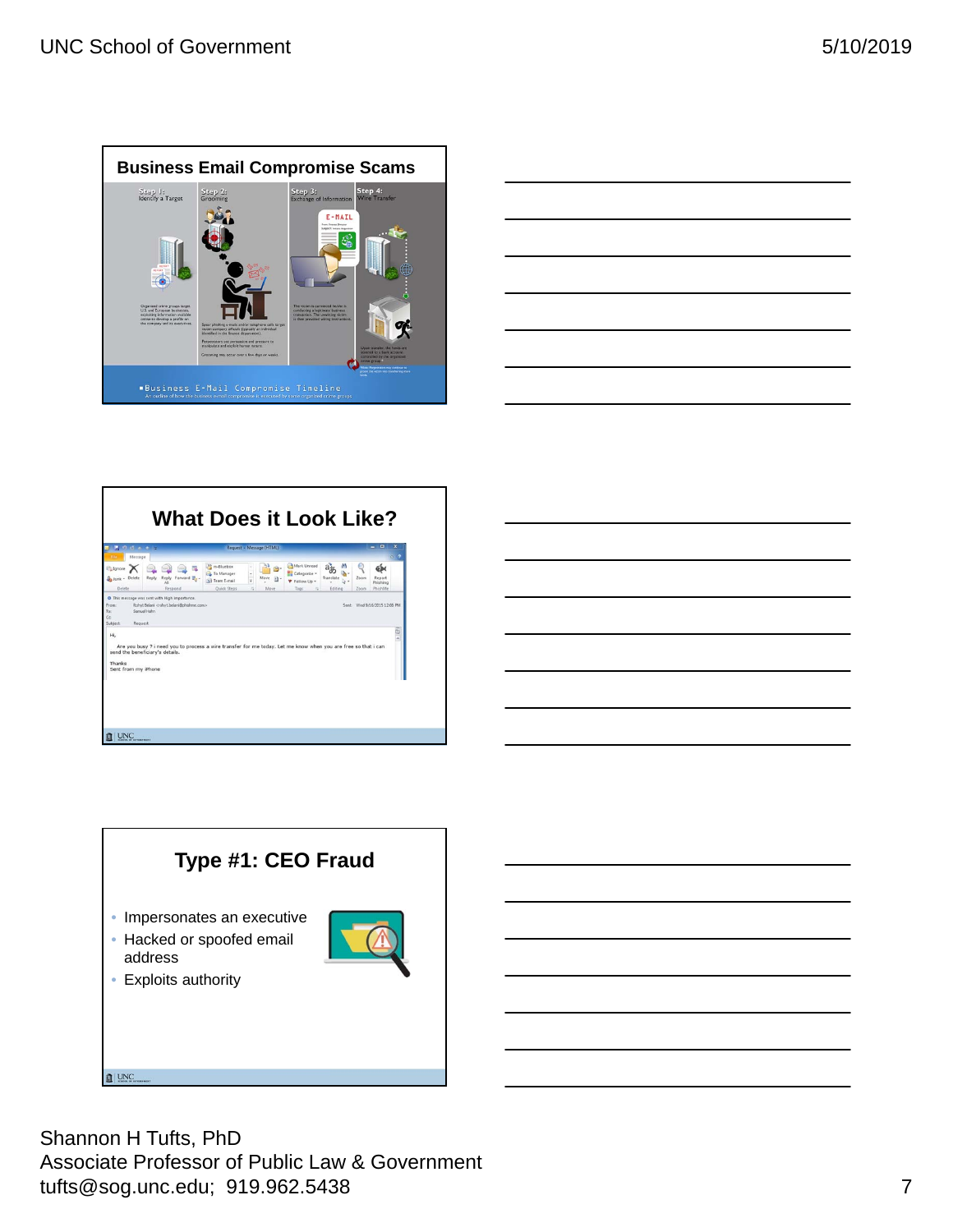# **Sample CEO Fraud**

*Date: Mon, 4 Feb 2019 22:18:08 GMT From: Michael Smith [msmith1@gmail.com] To: lpartin@sog.unc.edu Subject: Please get back to me on this*

Do you have a moment? I am tied up in a meeting and there is something i need you to take care of. We have a pending invoice from our Vendor. I have asked them to email me a copy of the invoice and i will appreciate it if you can handle it before the close of banking transactions for today.

I cant take calls now so an email will be fine. Sent from my iPhone

 $\mathbf{I}$  | UNC

 $\mathbb{I}$  UNC

# **Type #2: Bogus Invoice Schemes** • Impersonate trusted vendor or supplier • Use fake invoices • Point you to new location for wire transfer **INVOICE**

| <b>Bogus Invoices</b>                             |                                                                                                                       |
|---------------------------------------------------|-----------------------------------------------------------------------------------------------------------------------|
| From:<br>To:<br>Subject:<br>Date:<br>Attachments: | <b>Brandon Wood</b><br><b>Brandon Wood</b><br>APPROVAL DOCUMENT<br>Monday, July 30, 2018 8:17:34 AM<br>Invoice 01 htm |
| Good Day,                                         |                                                                                                                       |
|                                                   | Please kindly review the attached invoice for your perusal.                                                           |
| Best Regards.                                     |                                                                                                                       |
| Brandon Wood                                      |                                                                                                                       |
| Sales/Project Manager                             |                                                                                                                       |
|                                                   | Performance Cabling Technologies Inc.                                                                                 |
| Brandon@pct.cc                                    |                                                                                                                       |
|                                                   |                                                                                                                       |
|                                                   |                                                                                                                       |
|                                                   |                                                                                                                       |
|                                                   |                                                                                                                       |
| <b>UNC</b><br><b>GENERAWENT</b>                   |                                                                                                                       |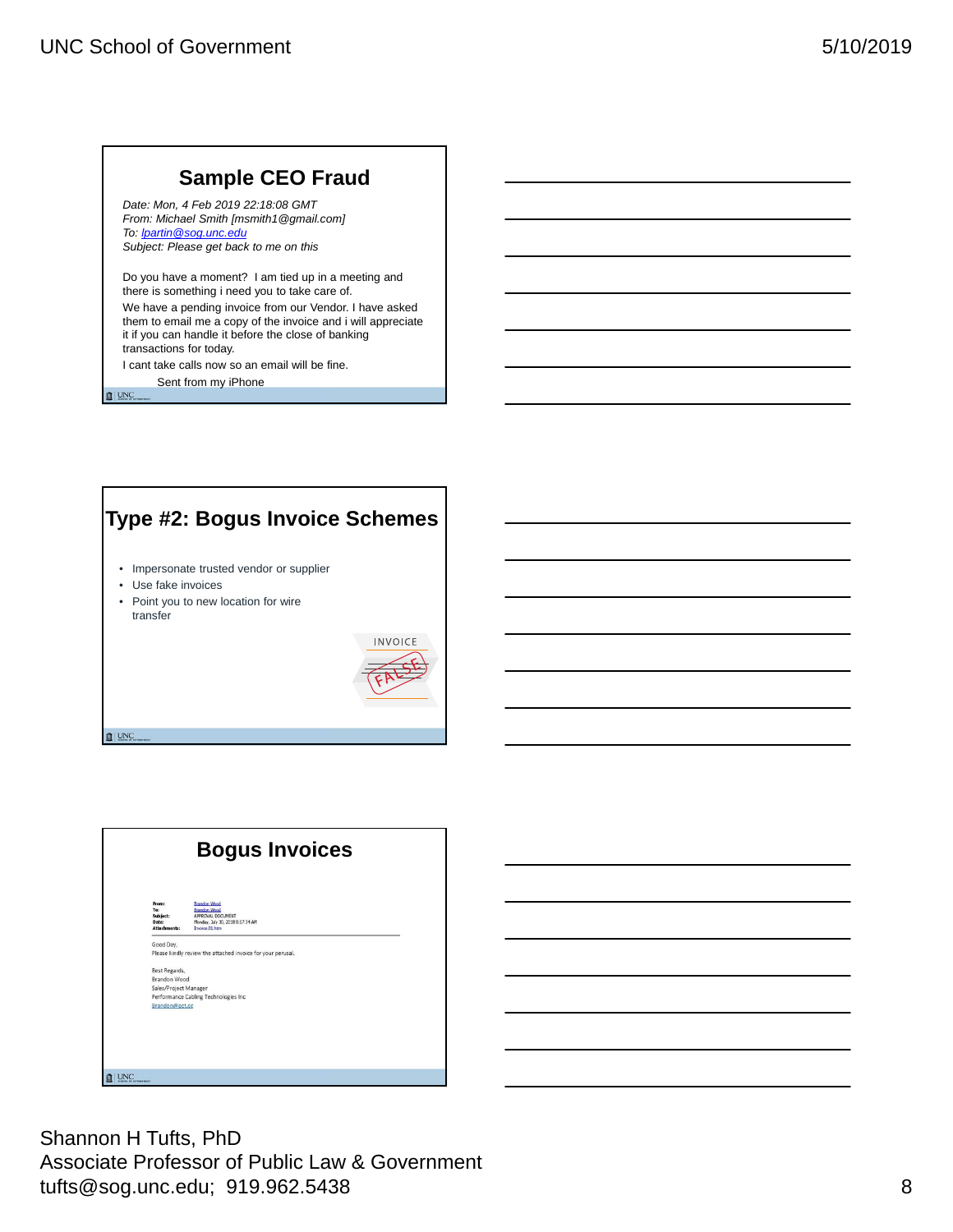#### **App State fleeced for almost \$2 million by scam; feds get most of the money back**

- In 2016, Appalachian State hired Charlotte-based Rodgers Construction to build its new health science college facility. That October, the company filed a form with the school to establish wire transfers and direct deposits.
- Two months later, a staff member in the App State's controller's office received an email purported to be from Doug McDowell, the controller for Rodgers Construction.
- The email included a new direct deposit form along with instructions that the school should reroute company payments to a bank account at JPMorgan Chase. About a week later, some \$1.96 million was sent to the new location.
- On Dec. 20, the *real* Doug McDowell contacted App State to ask why the company had not received its money.

**■ UNC** 

 $\mathbb{I}$  UNC

### Avoiding BEC Scams

- Always check the sender and verify it is legitimate
- Check reply-to addresses as well
- Check links before clicking